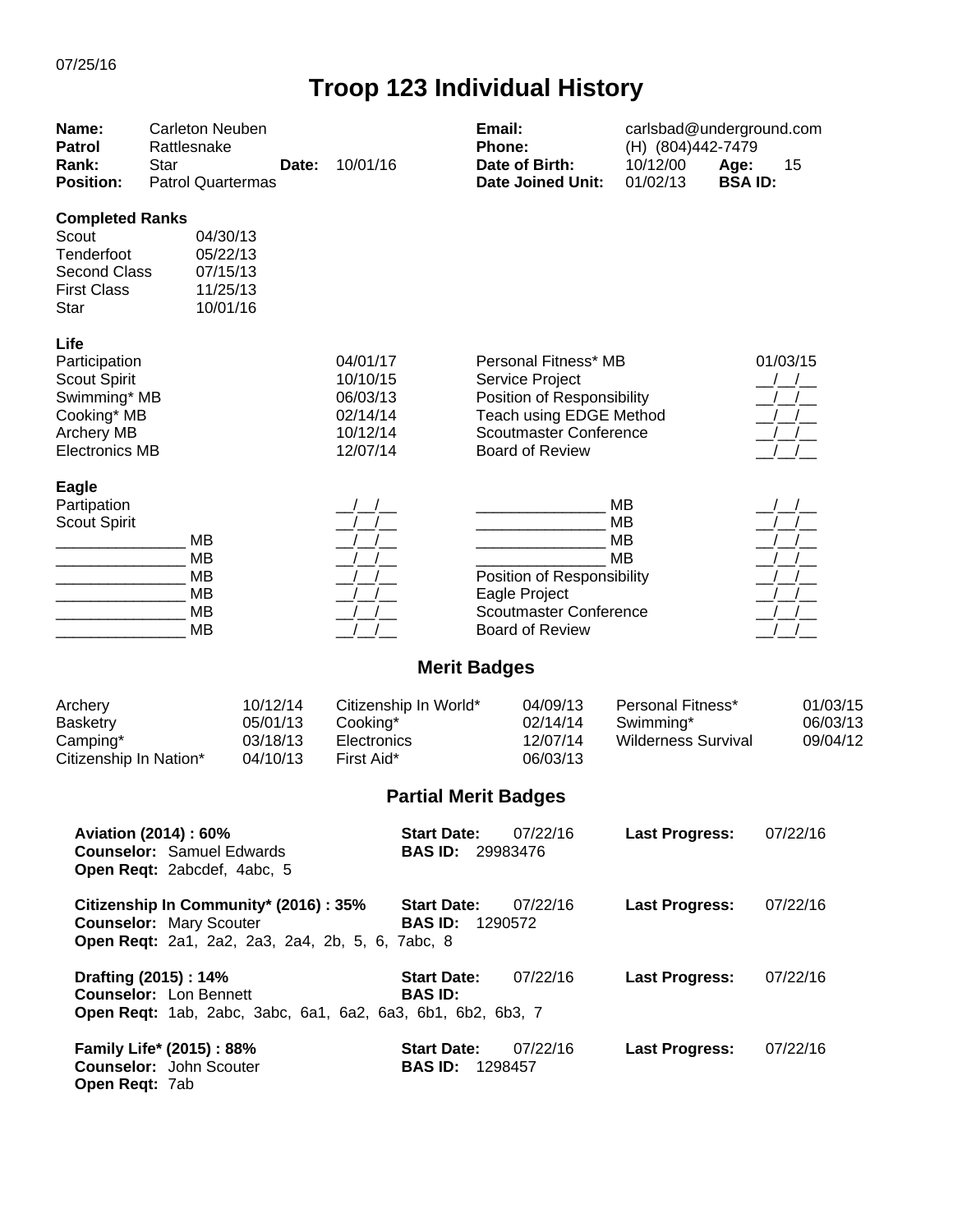Carleton Neuben (continued) Page 2

## **Troop 123 Individual History**

#### **Activity Totals**

| <b>Total Nights Camping:</b>                               | 49                   | <b>Miles Hiking:</b>                                             | 62                                    | <b>Service Hours:</b>                                             | 24                   |
|------------------------------------------------------------|----------------------|------------------------------------------------------------------|---------------------------------------|-------------------------------------------------------------------|----------------------|
|                                                            |                      |                                                                  | <b>Order of Arrow</b>                 |                                                                   |                      |
| <b>OA Election:</b><br>Ordeal:<br>Vigil:                   | 07/01/16<br>07/22/16 | <b>Call Out:</b><br><b>Brotherhood:</b><br><b>Vigil Name:</b>    | 08/11/16                              |                                                                   |                      |
|                                                            |                      |                                                                  | <b>Special Awards</b>                 |                                                                   |                      |
| Arrow of Light<br>Firem'n Chit                             |                      | 04/27/09<br>03/11/13                                             | Mile Swim<br>Totin' Chip              |                                                                   | 08/19/12<br>12/15/14 |
|                                                            |                      |                                                                  | <b>Training Courses</b>               |                                                                   |                      |
| <b>CPR</b>                                                 |                      | 04/10/12                                                         | Junior Leader                         |                                                                   | 01/15/15             |
|                                                            |                      |                                                                  | Leadership                            |                                                                   |                      |
| <b>Patrol Quartermas</b><br>Patrol Leader<br>Quartermaster |                      | 11/01/16 - present<br>05/03/16 - 02/03/17<br>07/10/15 - 05/03/16 | Instructor<br>Scribe<br>Quartermaster | 08/15/14 - 07/10/15<br>02/22/14 - 08/15/14<br>07/01/13 - 02/22/14 |                      |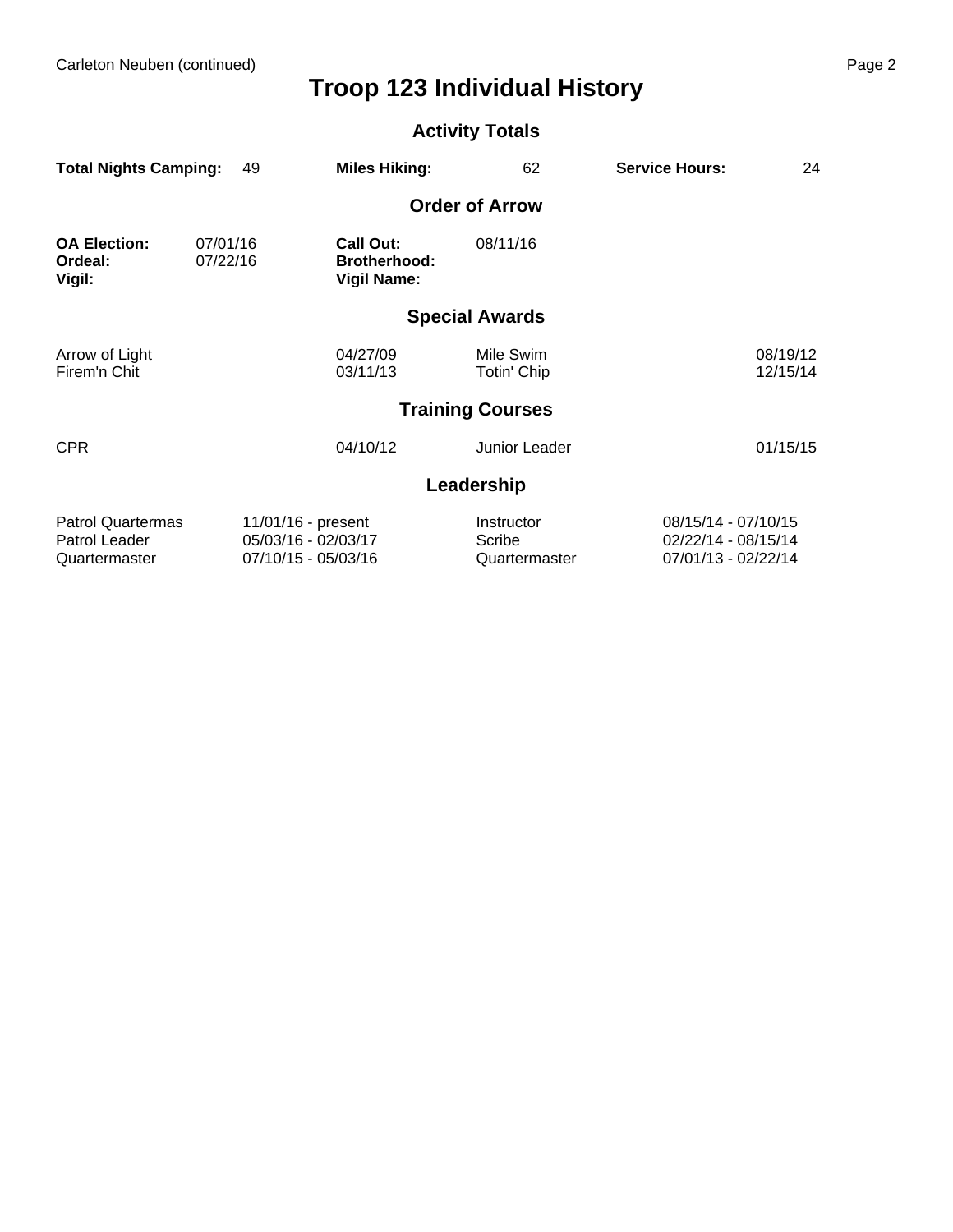| Name:<br><b>Patrol</b><br>Rank:<br><b>Position:</b>                                                                                                                                                                                                               | Frederic L Tucker<br>Rattlesnake<br>2nd Class<br>Date:<br>Patrol Leader, Instructor                                                                                                                                                                                     | 04/01/15                                                                                                                                                            | Email:<br>Phone:<br>Date of Birth:<br><b>Date Joined Unit:</b>                                                                                                                                                                                                                                                                                                                                                                                                                                                                        | babe@compunet.net<br>(H) (804)442-5890<br>07/24/02<br>02/07/13 | Age:<br>14<br><b>BSAID:</b>                                                           |
|-------------------------------------------------------------------------------------------------------------------------------------------------------------------------------------------------------------------------------------------------------------------|-------------------------------------------------------------------------------------------------------------------------------------------------------------------------------------------------------------------------------------------------------------------------|---------------------------------------------------------------------------------------------------------------------------------------------------------------------|---------------------------------------------------------------------------------------------------------------------------------------------------------------------------------------------------------------------------------------------------------------------------------------------------------------------------------------------------------------------------------------------------------------------------------------------------------------------------------------------------------------------------------------|----------------------------------------------------------------|---------------------------------------------------------------------------------------|
| <b>Completed Ranks</b><br>Scout<br>Tenderfoot<br><b>Second Class</b>                                                                                                                                                                                              | 01/01/14<br>05/15/14<br>04/01/15                                                                                                                                                                                                                                        |                                                                                                                                                                     |                                                                                                                                                                                                                                                                                                                                                                                                                                                                                                                                       |                                                                |                                                                                       |
| <b>First Class</b><br>1b. Tread Lightly!<br>2d. Safe Food Handling<br>3c. Demo Lashings<br>3d. Make Camp Gadget<br>4a. Orienteering Course<br>5a. Identify Plants<br>5c. Hazardous Weather<br>5d. Extreme Weather<br>6a. BSA Swimmer Test<br>6b. Safe Trip Afloat | 1a. Troop/Patrol Activities<br>2a. Plan/Discuss Camp Menu<br>2b. List Food Amounts/Budget<br>2c. Pans/Utensils Needed<br>2e. Serve as Camp Cook<br>3a. Discuss Use of Lashings<br>3b. Demo Timber/Clove Hitch<br>4b. Demo How To Use GPS<br>5b. Obtain Weather Forecast | 10/17/14<br>04/28/16<br>04/28/16<br>04/28/16<br>04/28/16<br>04/28/16<br>07/01/16<br>07/01/16<br>07/01/16<br>03/30/16<br>01/15/16<br>$/$ $/$<br>06/18/16<br>04/30/16 | 6c. Parts of a Canoe<br>6d. Proper Body Position<br>6e. Show a Line Rescue<br>7a. Demonstrate Bandages<br>7b. How To Transport Person<br>7c. Signs of Heart Attack<br>7d. Utility Services<br>7e. Emergency Action Plan<br>7f. How To Obtain Water<br>8a. Be physically active<br>8b. Challenges and Successes<br>9a. Constitutional Rights<br>9b. Environmental Issues<br>9c. How To Reduce/Recycle<br>9d. Service Project<br>10. Invite a Friend<br>11. Scout Spirit/Scout Law<br>12. Scoutmaster Conference<br>13. Board of Review |                                                                | 06/12/16<br>02/28/16<br>01/10/16<br>$\frac{1}{2}$<br>05/25/16<br>06/15/14<br>06/30/16 |
| <b>Star</b><br>Participation<br>Scout Spirit<br><b>Basketry MB</b><br>Leatherwork MB<br>First Aid* MB                                                                                                                                                             | Citizenship In Nation* MB<br>MB                                                                                                                                                                                                                                         | 06/14/14<br>06/14/14<br>07/13/14<br>01/03/15                                                                                                                        | Service Project<br>Position of Responsibility<br>Child Protect/Cyber Chip<br><b>Scoutmaster Conference</b><br><b>Board of Review</b>                                                                                                                                                                                                                                                                                                                                                                                                  | <b>MB</b>                                                      |                                                                                       |
| Life<br>Participation<br><b>Scout Spirit</b><br><b>Archery MB</b>                                                                                                                                                                                                 | <b>MB</b><br><b>MB</b><br>MВ                                                                                                                                                                                                                                            | 11/28/14                                                                                                                                                            | Service Project<br>Position of Responsibility<br><b>Teach using EDGE Method</b><br>Scoutmaster Conference<br><b>Board of Review</b>                                                                                                                                                                                                                                                                                                                                                                                                   | <b>MB</b>                                                      |                                                                                       |
| Eagle<br>Partipation<br><b>Scout Spirit</b>                                                                                                                                                                                                                       | MВ<br><b>MB</b><br><b>MB</b><br><b>MB</b><br>MВ<br>MВ                                                                                                                                                                                                                   |                                                                                                                                                                     | Position of Responsibility<br>Eagle Project<br><b>Scoutmaster Conference</b><br><b>Board of Review</b>                                                                                                                                                                                                                                                                                                                                                                                                                                | MВ<br><b>MB</b><br><b>MB</b><br><b>MB</b>                      |                                                                                       |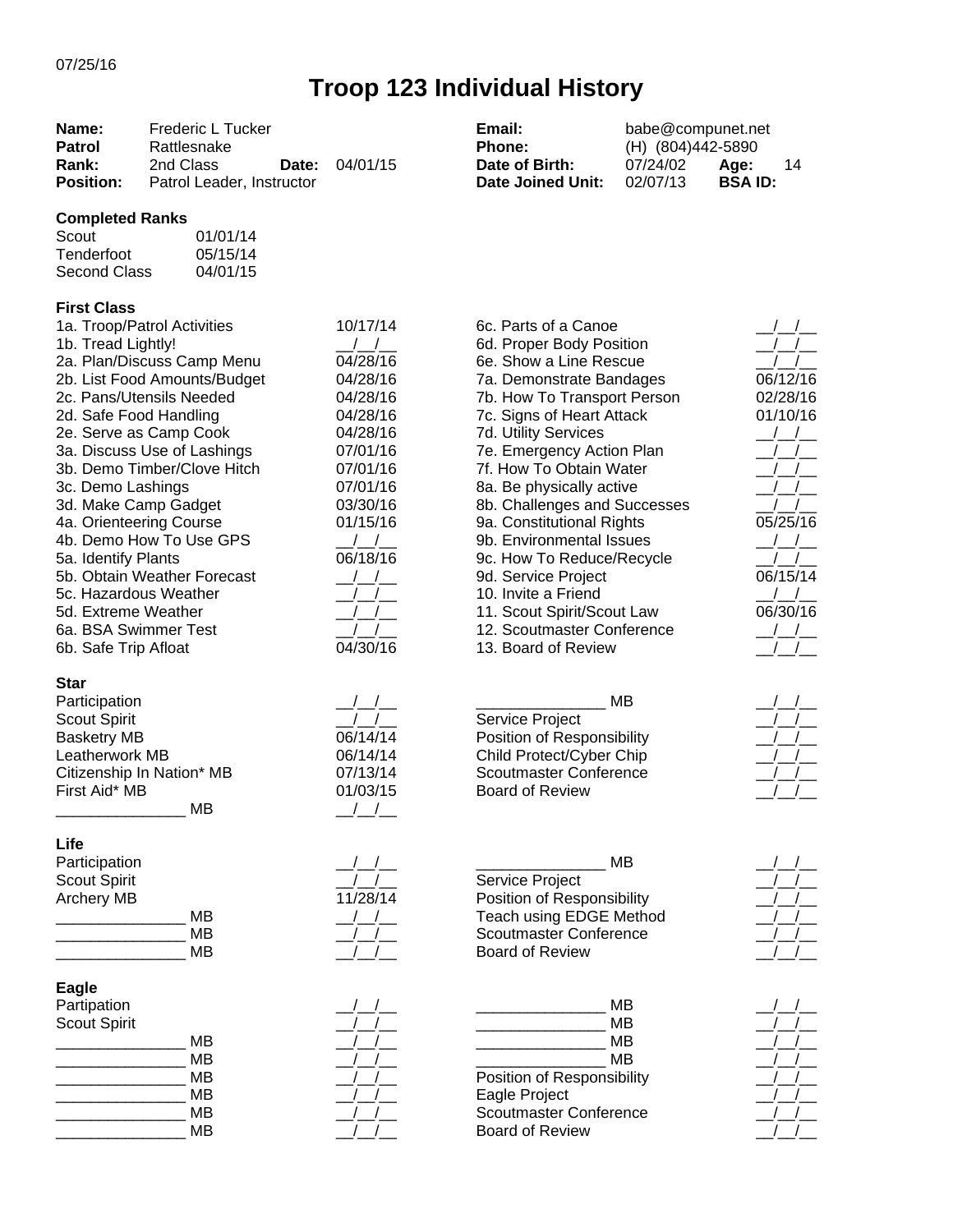|                                                                                                                               |                      |                                      | <b>Merit Badges</b>                 |                       |          |
|-------------------------------------------------------------------------------------------------------------------------------|----------------------|--------------------------------------|-------------------------------------|-----------------------|----------|
| Archery<br><b>Basketry</b>                                                                                                    | 11/28/14<br>06/14/14 | Citizenship In Nation*<br>First Aid* | 07/13/14<br>01/03/15                | Leatherwork           | 06/14/14 |
|                                                                                                                               |                      |                                      | <b>Partial Merit Badges</b>         |                       |          |
| Aviation (2014) : 50%<br><b>Counselor: Samuel Edwards</b><br>Open Reqt: 2abcdef, 3ab, 4abc, 5                                 |                      | <b>Start Date:</b>                   | 07/22/16<br><b>BAS ID: 29983476</b> | <b>Last Progress:</b> | 07/22/16 |
| Citizenship In Community* (2016): 29%<br><b>Counselor: Mary Scouter</b><br>Open Reqt: 1, 2a1, 2a2, 2a3, 2a4, 2b, 3ab, 4abc, 8 |                      | <b>Start Date:</b>                   | 07/22/16<br><b>BAS ID: 1290572</b>  | <b>Last Progress:</b> | 07/22/16 |
| Drafting (2015): 7%<br><b>Counselor:</b> Lon Bennett<br>Open Reqt: 1ab, 2abc, 3abc, 4, 5, 6a1, 6a2, 6a3, 6b1, 6b2, 6b3        |                      | <b>Start Date:</b><br><b>BAS ID:</b> | 07/22/16                            | <b>Last Progress:</b> | 07/22/16 |
|                                                                                                                               |                      |                                      | <b>Activity Totals</b>              |                       |          |
| <b>Total Nights Camping:</b>                                                                                                  | 64                   | <b>Miles Hiking:</b>                 | 34                                  | <b>Service Hours:</b> | 17.7     |
|                                                                                                                               |                      |                                      | <b>Special Awards</b>               |                       |          |
| Arrow of Light<br>Firem'n Chit                                                                                                |                      | 01/28/11<br>11/12/14                 | Totin' Chip                         |                       | 01/01/15 |
|                                                                                                                               |                      |                                      | <b>Training Courses</b>             |                       |          |
| <b>CPR</b>                                                                                                                    |                      | 08/01/12                             |                                     |                       |          |
|                                                                                                                               |                      |                                      | Leadership                          |                       |          |
| Patrol Leader                                                                                                                 | 07/22/16 - present   |                                      | Instructor                          | 05/03/16 - present    |          |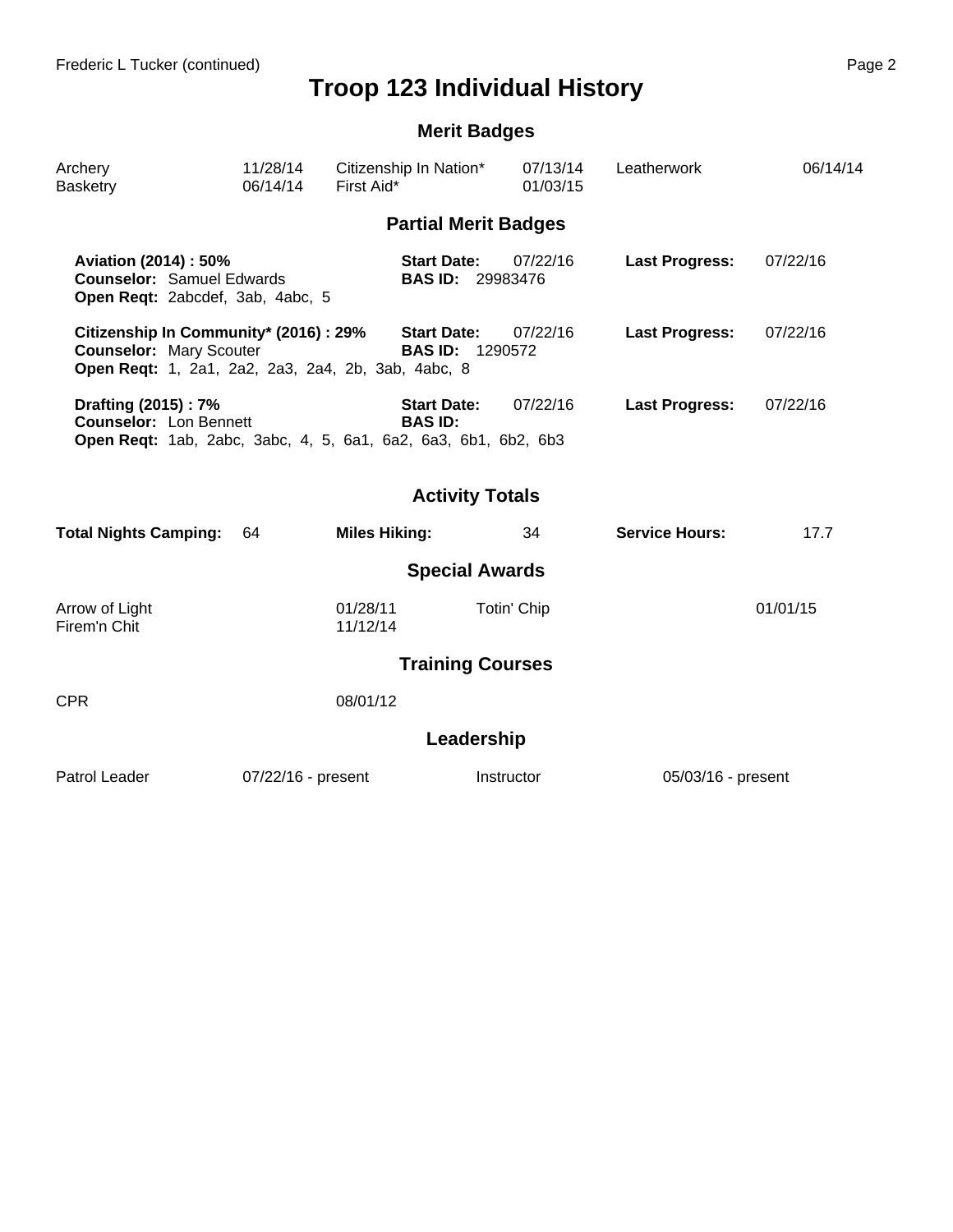| Name:<br><b>Patrol</b><br>Rank:<br><b>Position:</b>                                                       | James Osborne<br>Leadership<br>Star<br>Patrol Leader                                                           | Date:                            | 07/15/14                                                 |                                      | Email:<br>Phone:<br>Date of Birth: | <b>Date Joined Unit:</b>                                                                                                            | JJCab44@delta.com<br>(H) (804)442-7805<br>12/15/00<br>12/15/13 | Age:<br><b>BSAID:</b> | 15                                                             |
|-----------------------------------------------------------------------------------------------------------|----------------------------------------------------------------------------------------------------------------|----------------------------------|----------------------------------------------------------|--------------------------------------|------------------------------------|-------------------------------------------------------------------------------------------------------------------------------------|----------------------------------------------------------------|-----------------------|----------------------------------------------------------------|
| <b>Completed Ranks</b><br>Scout<br>Tenderfoot<br><b>Second Class</b><br><b>First Class</b><br><b>Star</b> | 09/07/12<br>10/28/12<br>02/10/13<br>11/10/13<br>07/15/14                                                       |                                  |                                                          |                                      |                                    |                                                                                                                                     |                                                                |                       |                                                                |
| Life<br>Participation<br>Scout Spirit<br><b>Animal Science MB</b><br>Communication* MB                    | Citizenship In Community* MB<br>МB                                                                             |                                  | 01/15/15<br>04/04/14<br>01/18/16<br>06/18/16<br>06/30/16 |                                      |                                    | Service Project<br>Position of Responsibility<br>Teach using EDGE Method<br><b>Scoutmaster Conference</b><br><b>Board of Review</b> | <b>MB</b>                                                      |                       | 01/15/15                                                       |
| Eagle<br>Partipation<br>Scout Spirit                                                                      | MВ<br>MB<br><b>MB</b><br><b>MB</b><br><b>MB</b><br><b>MB</b>                                                   |                                  |                                                          |                                      | Eagle Project                      | Position of Responsibility<br><b>Scoutmaster Conference</b><br><b>Board of Review</b>                                               | MB<br><b>MB</b><br><b>MB</b><br>МB                             |                       | $\frac{1}{2}$<br>$\left  \begin{array}{c} \end{array} \right $ |
|                                                                                                           |                                                                                                                |                                  |                                                          | <b>Merit Badges</b>                  |                                    |                                                                                                                                     |                                                                |                       |                                                                |
| <b>Animal Science</b><br>Astronomy<br>Camping*                                                            |                                                                                                                | 01/18/16<br>12/18/15<br>01/10/16 | Communication*<br>First Aid*                             | Citizenship In Community* 06/18/16   |                                    | 06/30/16<br>12/15/15                                                                                                                | Golf<br>Hiking*<br>Personal Fitness*                           |                       | 10/03/15<br>01/05/16<br>01/10/16                               |
|                                                                                                           |                                                                                                                |                                  |                                                          | <b>Partial Merit Badges</b>          |                                    |                                                                                                                                     |                                                                |                       |                                                                |
|                                                                                                           | Drafting (2015): 42%<br><b>Counselor: Lon Bennett</b><br>Open Reqt: 1ab, 4, 5, 6a1, 6a2, 6a3, 6b1, 6b2, 6b3, 7 |                                  |                                                          | <b>Start Date:</b><br><b>BAS ID:</b> |                                    | 07/22/16                                                                                                                            | <b>Last Progress:</b>                                          |                       | 07/22/16                                                       |
|                                                                                                           | Family Life* (2015): 47%<br><b>Counselor:</b> Lon Bennett<br>Open Reqt: 1, 2, 3, 4, 5abc, 7ab                  |                                  |                                                          | <b>Start Date:</b><br><b>BAS ID:</b> |                                    | 07/22/16                                                                                                                            | <b>Last Progress:</b>                                          |                       | 07/22/16                                                       |
|                                                                                                           |                                                                                                                |                                  |                                                          | <b>Activity Totals</b>               |                                    |                                                                                                                                     |                                                                |                       |                                                                |
| <b>Total Nights Camping:</b>                                                                              |                                                                                                                | 42                               | <b>Miles Hiking:</b>                                     |                                      |                                    | 34                                                                                                                                  | <b>Service Hours:</b>                                          |                       | 12.7                                                           |
|                                                                                                           |                                                                                                                |                                  |                                                          | <b>Special Awards</b>                |                                    |                                                                                                                                     |                                                                |                       |                                                                |
| Mile Swim                                                                                                 |                                                                                                                |                                  | 12/14/13                                                 |                                      | Totin' Chip                        |                                                                                                                                     |                                                                |                       | 08/11/12                                                       |
|                                                                                                           |                                                                                                                |                                  |                                                          | <b>Training Courses</b>              |                                    |                                                                                                                                     |                                                                |                       |                                                                |
| Jr Leader Train                                                                                           |                                                                                                                |                                  | 02/12/13                                                 |                                      | <b>Totin Chip</b>                  |                                                                                                                                     |                                                                |                       | 01/01/13                                                       |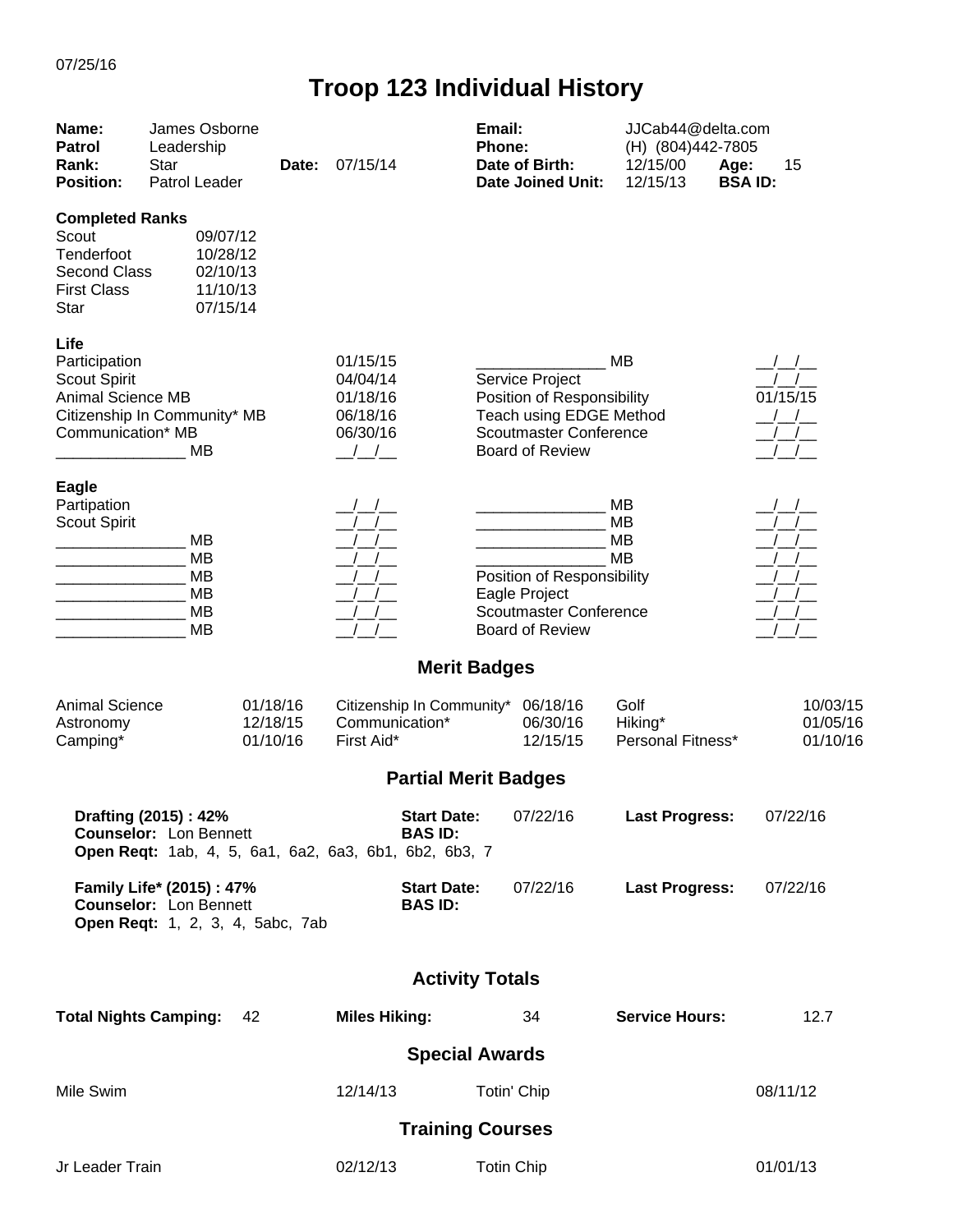#### **Leadership**

Historian 11/28/15 - 02/20/16 Quartermaster 05/10/15 - 11/28/15<br>Patrol Leader 11/12/15 - present 11/12/15 - present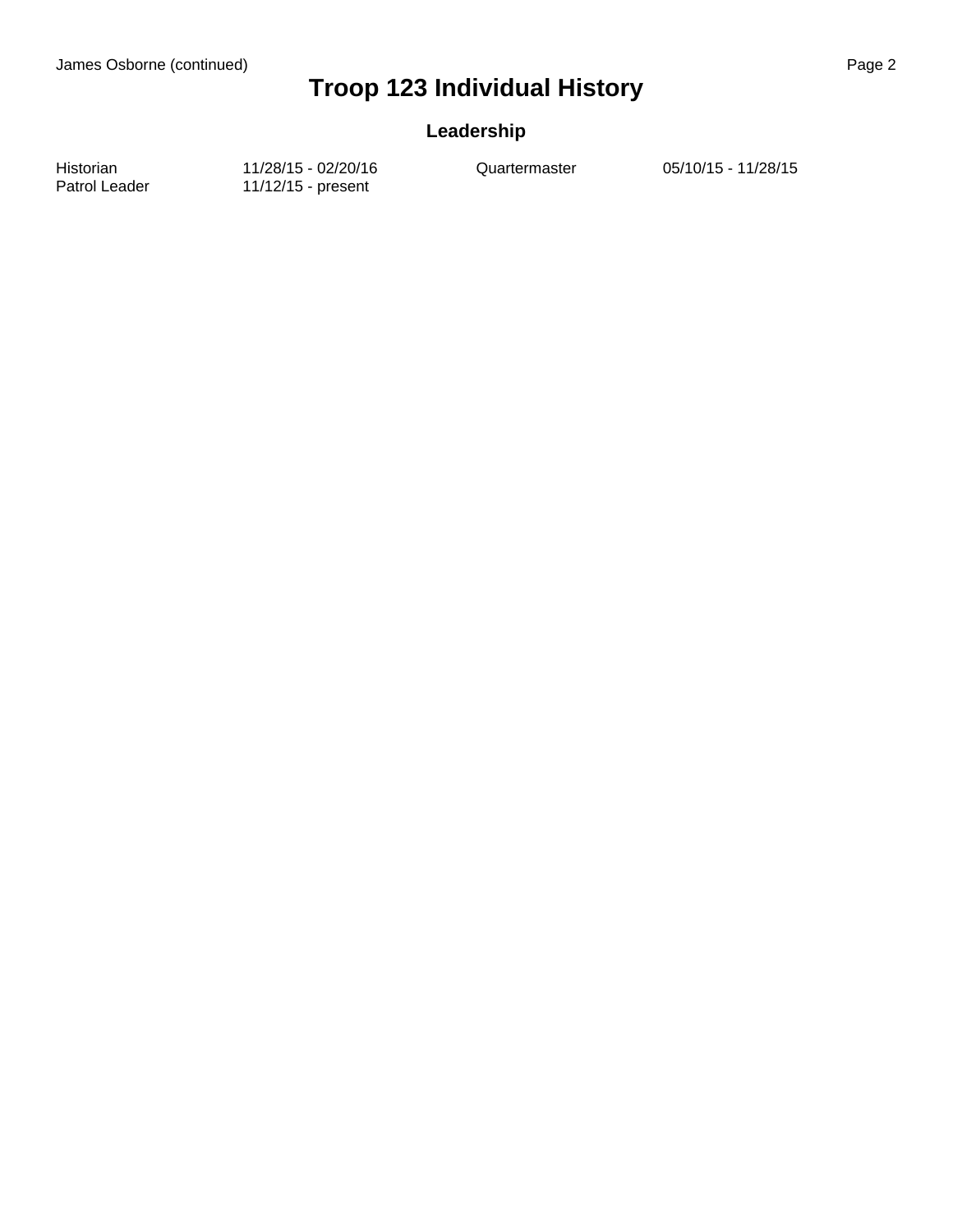| Name:<br><b>Patrol</b><br>Rank:<br><b>Position:</b> | James Savage<br>Rattlesnake<br>Tenderfoot<br>Date:<br><b>Asst Patrol Leader</b> | 11/10/15             | Email:<br>Phone:<br>Date of Birth:<br><b>Date Joined Unit:</b> | pronto@qwikfast.net<br>(C) (804) 557-1113<br>05/26/04<br>07/11/15 | Age:<br>12<br><b>BSAID:</b> |
|-----------------------------------------------------|---------------------------------------------------------------------------------|----------------------|----------------------------------------------------------------|-------------------------------------------------------------------|-----------------------------|
| <b>Completed Ranks</b>                              |                                                                                 |                      |                                                                |                                                                   |                             |
| Scout<br>Tenderfoot                                 | 10/10/15<br>11/10/15                                                            |                      |                                                                |                                                                   |                             |
| <b>Second Class</b>                                 |                                                                                 |                      |                                                                |                                                                   |                             |
|                                                     | 1a. Troop/Patrol Activities                                                     | 08/07/14             | 6a. Demo First Aid                                             |                                                                   | 11/05/16                    |
|                                                     | 1b. Practice Leave No Trace                                                     |                      | 6b. Handle 'hurry' Cases                                       |                                                                   | 04/01/16                    |
|                                                     | 1c. Location for Campsite                                                       | 02/18/16             | 6c. How to Prevent Injuries                                    |                                                                   |                             |
| 2a. Fire for Cooking                                |                                                                                 | 12/02/15             | 6d. Emergency Response<br>6e. Vehicular Accident               |                                                                   |                             |
|                                                     | 2b. Prepare Kindling/Fuel<br>2c. Build/Extinguish a Fire                        | 02/17/16<br>12/02/15 | 7a. Be Physically Active                                       |                                                                   |                             |
|                                                     | 2d. When To Use a Camp Stove                                                    | 02/28/16             | 7b. Challenges/Successes                                       |                                                                   |                             |
|                                                     | 2e. Plan and Cook Hot Meal                                                      | 03/01/16             | 7c. Dangers of Drugs/Alcohol                                   |                                                                   | 10/15/16                    |
|                                                     | 2f. Demo Sheet Bend Knot                                                        |                      | 8a. Flag Ceremony                                              |                                                                   | 03/11/16                    |
| 2g. Demo Bowline Knot                               |                                                                                 |                      | 8b. Respect for the Flag                                       |                                                                   | 03/11/16                    |
|                                                     | 3a. Demo Map/Compass                                                            | 12/15/15             | 8c. Plan for Earning Money                                     |                                                                   |                             |
|                                                     | 3b. Hike w/ Compass/Map                                                         | 11/28/15             | 8d. Cost of Item                                               |                                                                   |                             |
|                                                     | 3c. Describe Hazards/Injuries                                                   |                      | 8e. Service Project                                            |                                                                   | 06/15/14                    |
|                                                     | 3d. Directions w/o Compass                                                      | 05/10/16             | 9a. Personal Safety/Protection                                 |                                                                   |                             |
| 4. Identify Wild Animals                            |                                                                                 | 03/30/16             | 9b. Describe Bullying                                          |                                                                   | 10/30/15                    |
|                                                     | 5a. Precautions for Safe Swim                                                   | 02/07/16             | 10. Scout Spirit/Scout Law                                     |                                                                   |                             |
|                                                     | 5b. BSA Beginner Swimmer Test                                                   | 03/15/16             | 11. Scoutmaster Conference                                     |                                                                   |                             |
|                                                     | 5c. Demo Water Rescue                                                           | 03/17/16             | 12. Board of Review                                            |                                                                   |                             |
|                                                     | 5d. Danger of Swimming Rescue                                                   | 03/17/16             |                                                                |                                                                   |                             |
| <b>First Class</b>                                  |                                                                                 |                      |                                                                |                                                                   |                             |
|                                                     | 1a. Troop/Patrol Activities                                                     | 12/24/14             | 6c. Parts of a Canoe                                           |                                                                   |                             |
| 1b. Tread Lightly!                                  | 2a. Plan/Discuss Camp Menu                                                      | 07/15/16             | 6d. Proper Body Position<br>6e. Show a Line Rescue             |                                                                   | 10/19/15                    |
|                                                     | 2b. List Food Amounts/Budget                                                    | 06/15/16             | 7a. Demonstrate Bandages                                       |                                                                   | 06/30/16                    |
|                                                     | 2c. Pans/Utensils Needed                                                        | 07/04/16             | 7b. How To Transport Person                                    |                                                                   |                             |
| 2d. Safe Food Handling                              |                                                                                 | 11/06/15             | 7c. Signs of Heart Attack                                      |                                                                   |                             |
|                                                     | 2e. Serve as Camp Cook                                                          | 05/28/16             | 7d. Utility Services                                           |                                                                   |                             |
|                                                     | 3a. Discuss Use of Lashings                                                     |                      | 7e. Emergency Action Plan                                      |                                                                   |                             |
|                                                     | 3b. Demo Timber/Clove Hitch                                                     |                      | 7f. How To Obtain Water                                        |                                                                   |                             |
| 3c. Demo Lashings                                   |                                                                                 |                      | 8a. Be physically active                                       |                                                                   |                             |
| 3d. Make Camp Gadget                                |                                                                                 | 10/15/15             | 8b. Challenges and Successes                                   |                                                                   |                             |
| 4a. Orienteering Course                             |                                                                                 | 06/15/16             | 9a. Constitutional Rights                                      |                                                                   |                             |
|                                                     | 4b. Demo How To Use GPS                                                         |                      | 9b. Environmental Issues                                       |                                                                   |                             |
| 5a. Identify Plants                                 |                                                                                 |                      | 9c. How To Reduce/Recycle                                      |                                                                   |                             |
|                                                     | 5b. Obtain Weather Forecast                                                     |                      | 9d. Service Project                                            |                                                                   | 12/15/15                    |
| 5c. Hazardous Weather                               |                                                                                 |                      | 10. Invite a Friend                                            |                                                                   |                             |
| 5d. Extreme Weather                                 |                                                                                 |                      | 11. Scout Spirit/Scout Law                                     |                                                                   |                             |
| 6a. BSA Swimmer Test<br>6b. Safe Trip Afloat        |                                                                                 | 01/01/16             | 12. Scoutmaster Conference<br>13. Board of Review              |                                                                   |                             |
| <b>Star</b>                                         |                                                                                 |                      |                                                                |                                                                   |                             |
| Participation                                       |                                                                                 |                      |                                                                | МB                                                                |                             |
| <b>Scout Spirit</b>                                 |                                                                                 |                      | Service Project                                                |                                                                   |                             |
| Computers# MB                                       |                                                                                 | 05/28/16             | Position of Responsibility                                     |                                                                   |                             |
| First Aid* MB                                       |                                                                                 | 06/15/16             | Child Protect/Cyber Chip                                       |                                                                   |                             |
| <b>Fishing MB</b>                                   |                                                                                 | 07/02/16             | Scoutmaster Conference                                         |                                                                   |                             |

/ / Board of Review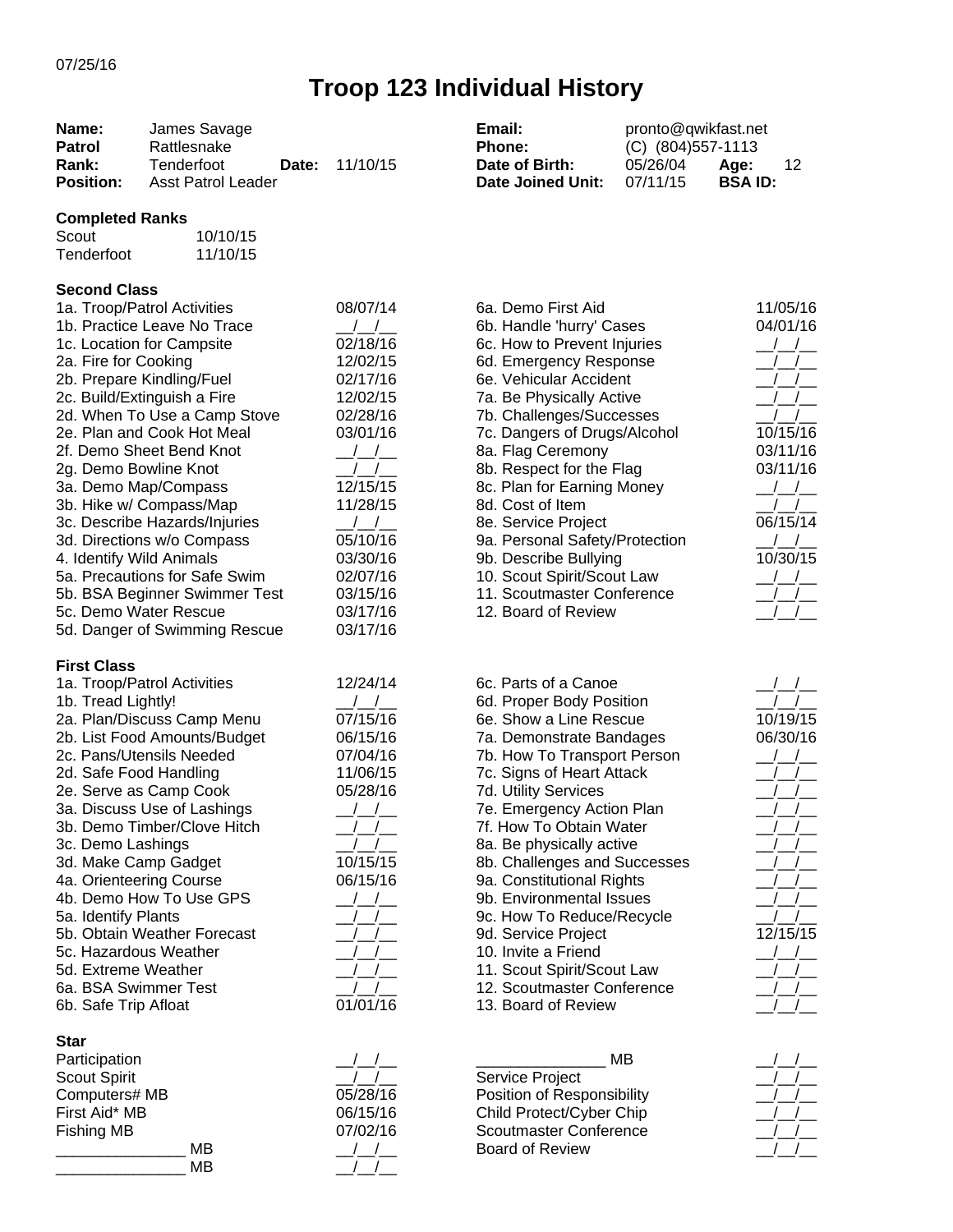| Life<br>Participation<br>Scout Spirit<br>MВ<br>MB<br>MB<br><b>MB</b>                                                 |                    |                                                                                                                                                        | Service Project<br>Position of Responsibility<br>Teach using EDGE Method<br>Scoutmaster Conference<br><b>Board of Review</b>                                | MB                          | $\left  \begin{array}{c} \end{array} \right $<br>$\left  \begin{array}{c} \end{array} \right $<br>$\left  \begin{array}{c} \end{array} \right $                                                                                                                                                                                                                                                                                                                                                                                                                                           |
|----------------------------------------------------------------------------------------------------------------------|--------------------|--------------------------------------------------------------------------------------------------------------------------------------------------------|-------------------------------------------------------------------------------------------------------------------------------------------------------------|-----------------------------|-------------------------------------------------------------------------------------------------------------------------------------------------------------------------------------------------------------------------------------------------------------------------------------------------------------------------------------------------------------------------------------------------------------------------------------------------------------------------------------------------------------------------------------------------------------------------------------------|
| Eagle<br>Partipation<br>Scout Spirit<br>MВ<br>MB<br>MB<br>MВ<br>the control of the control of the<br>MB<br><b>MB</b> |                    | $-\frac{1}{\sqrt{2}}$<br>$\frac{1}{2}$<br>$\sqrt{2}$<br>$\left  \begin{array}{c} \end{array} \right $<br>$\left  \begin{array}{c} \end{array} \right $ | <u> 1980 - Johann Barnett, fransk politiker (</u><br>Position of Responsibility<br>Eagle Project<br><b>Scoutmaster Conference</b><br><b>Board of Review</b> | MB<br>MB<br>MB<br><b>MB</b> | $\frac{1}{\sqrt{1-\frac{1}{\sqrt{1-\frac{1}{\sqrt{1-\frac{1}{\sqrt{1-\frac{1}{\sqrt{1-\frac{1}{\sqrt{1-\frac{1}{\sqrt{1-\frac{1}{\sqrt{1-\frac{1}{\sqrt{1-\frac{1}{\sqrt{1-\frac{1}{\sqrt{1-\frac{1}{\sqrt{1-\frac{1}{\sqrt{1-\frac{1}{\sqrt{1-\frac{1}{\sqrt{1-\frac{1}{\sqrt{1-\frac{1}{\sqrt{1-\frac{1}{\sqrt{1-\frac{1}{\sqrt{1-\frac{1}{\sqrt{1-\frac{1}{\sqrt{1-\frac{1}{\sqrt{1-\frac{1}{\sqrt{1-\frac{1}{\sqrt{1-\frac{1$<br>$\left  \right $<br>$\left  \begin{array}{c} \end{array} \right $<br>$\frac{1}{2}$<br>$\frac{1}{2}$<br>$\left  \begin{array}{c} \end{array} \right $ |
|                                                                                                                      |                    |                                                                                                                                                        | <b>Merit Badges</b>                                                                                                                                         |                             |                                                                                                                                                                                                                                                                                                                                                                                                                                                                                                                                                                                           |
| Computers#                                                                                                           | 05/28/16           | First Aid*                                                                                                                                             | 06/15/16                                                                                                                                                    | Fishing                     | 07/02/16                                                                                                                                                                                                                                                                                                                                                                                                                                                                                                                                                                                  |
|                                                                                                                      |                    |                                                                                                                                                        | <b>Partial Merit Badges</b>                                                                                                                                 |                             |                                                                                                                                                                                                                                                                                                                                                                                                                                                                                                                                                                                           |
| Leatherwork (2014) : 50%<br><b>Counselor: Neil Neuben</b><br>Open Reqt: 3abcdefgh                                    |                    | <b>BAS ID:</b>                                                                                                                                         | <b>Start Date:</b><br>07/22/16<br>8243641                                                                                                                   | <b>Last Progress:</b>       | 07/22/16                                                                                                                                                                                                                                                                                                                                                                                                                                                                                                                                                                                  |
|                                                                                                                      |                    |                                                                                                                                                        | <b>Activity Totals</b>                                                                                                                                      |                             |                                                                                                                                                                                                                                                                                                                                                                                                                                                                                                                                                                                           |
| <b>Total Nights Camping:</b>                                                                                         | 40                 | <b>Miles Hiking:</b>                                                                                                                                   | 34                                                                                                                                                          | <b>Service Hours:</b>       | 9.1                                                                                                                                                                                                                                                                                                                                                                                                                                                                                                                                                                                       |
|                                                                                                                      |                    |                                                                                                                                                        | <b>Special Awards</b>                                                                                                                                       |                             |                                                                                                                                                                                                                                                                                                                                                                                                                                                                                                                                                                                           |
| Totin' Chip                                                                                                          |                    | 02/20/14                                                                                                                                               |                                                                                                                                                             |                             |                                                                                                                                                                                                                                                                                                                                                                                                                                                                                                                                                                                           |
|                                                                                                                      |                    |                                                                                                                                                        | <b>Training Courses</b>                                                                                                                                     |                             |                                                                                                                                                                                                                                                                                                                                                                                                                                                                                                                                                                                           |
| <b>Totin Chip</b>                                                                                                    |                    | 01/01/14                                                                                                                                               |                                                                                                                                                             |                             |                                                                                                                                                                                                                                                                                                                                                                                                                                                                                                                                                                                           |
|                                                                                                                      |                    |                                                                                                                                                        | Leadership                                                                                                                                                  |                             |                                                                                                                                                                                                                                                                                                                                                                                                                                                                                                                                                                                           |
| Asst Patrol Leader                                                                                                   | 10/06/15 - present |                                                                                                                                                        |                                                                                                                                                             |                             |                                                                                                                                                                                                                                                                                                                                                                                                                                                                                                                                                                                           |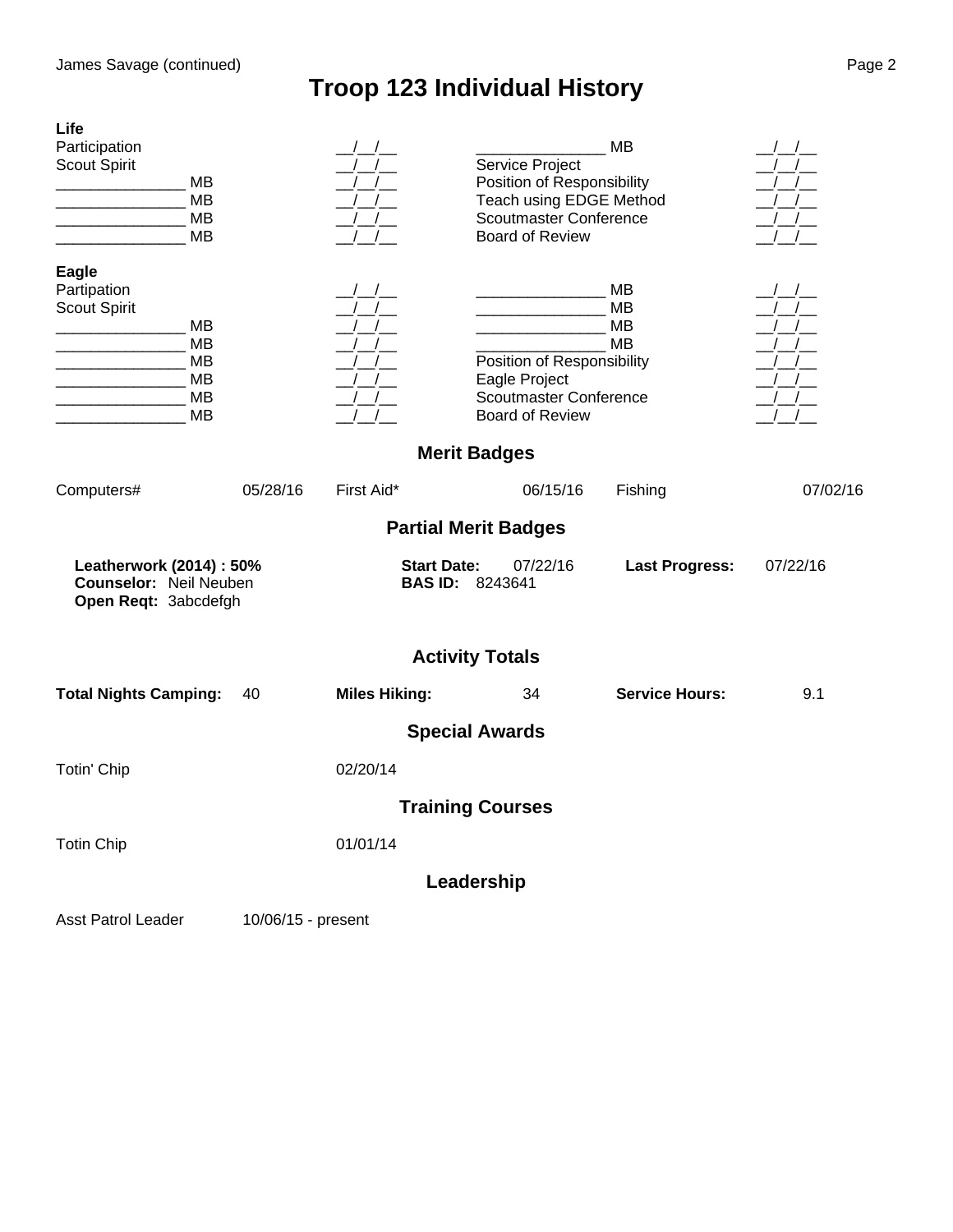| Name:<br><b>Patrol</b><br>Rank:<br><b>Position:</b>                                                                                                                  | Joseph Scouter<br>Leadership<br>Eagle<br>Senior Patrol Leader                           | Date:                                                                                        | 07/01/16                                                                                                                             | Email:<br>Phone:     | Date of Birth:<br><b>Date Joined Unit:</b>                                                   | gijoe4354354@loa.com<br>(C) (804) 544-8233<br>05/18/01<br>01/01/13                                                                                 | Age:<br><b>BSAID:</b>                      | 15                                                                                           |
|----------------------------------------------------------------------------------------------------------------------------------------------------------------------|-----------------------------------------------------------------------------------------|----------------------------------------------------------------------------------------------|--------------------------------------------------------------------------------------------------------------------------------------|----------------------|----------------------------------------------------------------------------------------------|----------------------------------------------------------------------------------------------------------------------------------------------------|--------------------------------------------|----------------------------------------------------------------------------------------------|
| <b>Completed Ranks</b><br>Scout<br>Tenderfoot<br><b>Second Class</b><br><b>First Class</b><br>Star<br>Life<br>Eagle                                                  | 03/09/13<br>03/09/13<br>06/18/13<br>10/10/13<br>02/22/15<br>10/15/15<br>07/01/16        |                                                                                              |                                                                                                                                      |                      |                                                                                              |                                                                                                                                                    |                                            |                                                                                              |
| <b>Bronze Palm</b><br>Participation<br>Scout Spirit<br>Pets MB<br><b>Rifle Shooting MB</b><br><b>Whitewater MB</b>                                                   |                                                                                         |                                                                                              | 10/01/16<br>05/08/14<br>09/25/14<br>01/02/15                                                                                         |                      | Demo Leadership<br><b>Scoutmaster Conference</b><br><b>Board of Review</b>                   | MB<br><b>MB</b>                                                                                                                                    |                                            |                                                                                              |
|                                                                                                                                                                      |                                                                                         |                                                                                              | <b>Merit Badges</b>                                                                                                                  |                      |                                                                                              |                                                                                                                                                    |                                            |                                                                                              |
| <b>Animal Science</b><br>Archaeology<br>Backpacking<br><b>Bird Study</b><br>Camping*<br>Citizenship In Community*<br>Citizenship In Nation*<br>Citizenship In World* |                                                                                         | 12/15/12<br>07/18/13<br>02/15/13<br>06/10/13<br>06/18/13<br>05/10/14<br>03/18/14<br>10/01/14 | Communication*<br>Cooking*<br>Cycling*<br>Emergency Preparedness*<br>Environmental Science*<br>Family Life*<br>First Aid*<br>Hiking* |                      | 05/19/13<br>11/21/12<br>04/07/13<br>02/28/14<br>10/01/13<br>02/23/14<br>11/08/13<br>01/04/13 | Lifesaving*<br>Personal Fitness*<br>Personal Management*<br>Pets<br><b>Rifle Shooting</b><br>Swimming*<br>Whitewater<br><b>Wilderness Survival</b> |                                            | 03/09/13<br>12/22/14<br>01/10/13<br>05/08/14<br>09/25/14<br>06/03/13<br>01/02/15<br>07/01/13 |
|                                                                                                                                                                      |                                                                                         |                                                                                              | <b>Partial Merit Badges</b>                                                                                                          |                      |                                                                                              |                                                                                                                                                    |                                            |                                                                                              |
|                                                                                                                                                                      | <b>Aviation (2014): 70%</b><br><b>Counselor: Lon Bennett</b><br>Open Reqt: 2abcdef, 3ab |                                                                                              | <b>Start Date:</b><br><b>BAS ID:</b>                                                                                                 |                      | 07/22/16                                                                                     | <b>Last Progress:</b>                                                                                                                              |                                            | 07/22/16                                                                                     |
|                                                                                                                                                                      |                                                                                         |                                                                                              | <b>Activity Totals</b>                                                                                                               |                      |                                                                                              |                                                                                                                                                    |                                            |                                                                                              |
| <b>Total Nights Camping:</b>                                                                                                                                         |                                                                                         | 22                                                                                           | <b>Miles Hiking:</b>                                                                                                                 |                      | 29                                                                                           | <b>Service Hours:</b>                                                                                                                              |                                            | 14.1                                                                                         |
|                                                                                                                                                                      |                                                                                         |                                                                                              | <b>Order of Arrow</b>                                                                                                                |                      |                                                                                              |                                                                                                                                                    |                                            |                                                                                              |
| <b>OA Election:</b><br>Ordeal:<br>Vigil:                                                                                                                             | 04/01/16<br>09/14/15                                                                    |                                                                                              | <b>Call Out:</b><br><b>Brotherhood:</b><br><b>Vigil Name:</b>                                                                        | 06/10/15<br>06/15/16 |                                                                                              |                                                                                                                                                    |                                            |                                                                                              |
|                                                                                                                                                                      |                                                                                         |                                                                                              | <b>Special Awards</b>                                                                                                                |                      |                                                                                              |                                                                                                                                                    |                                            |                                                                                              |
| Arrow of Light                                                                                                                                                       |                                                                                         |                                                                                              | 02/03/10                                                                                                                             |                      | Paul Bunyan                                                                                  |                                                                                                                                                    | 12/09/14                                   |                                                                                              |
|                                                                                                                                                                      |                                                                                         |                                                                                              |                                                                                                                                      | Leadership           |                                                                                              |                                                                                                                                                    |                                            |                                                                                              |
| Senior Patrol Leader<br>Junior Asst Scoutmaster                                                                                                                      |                                                                                         | 03/01/16 - present<br>06/30/15 - 03/01/16                                                    |                                                                                                                                      | Scribe               | Patrol Leader                                                                                |                                                                                                                                                    | 07/15/14 - 06/30/15<br>11/28/13 - 07/15/14 |                                                                                              |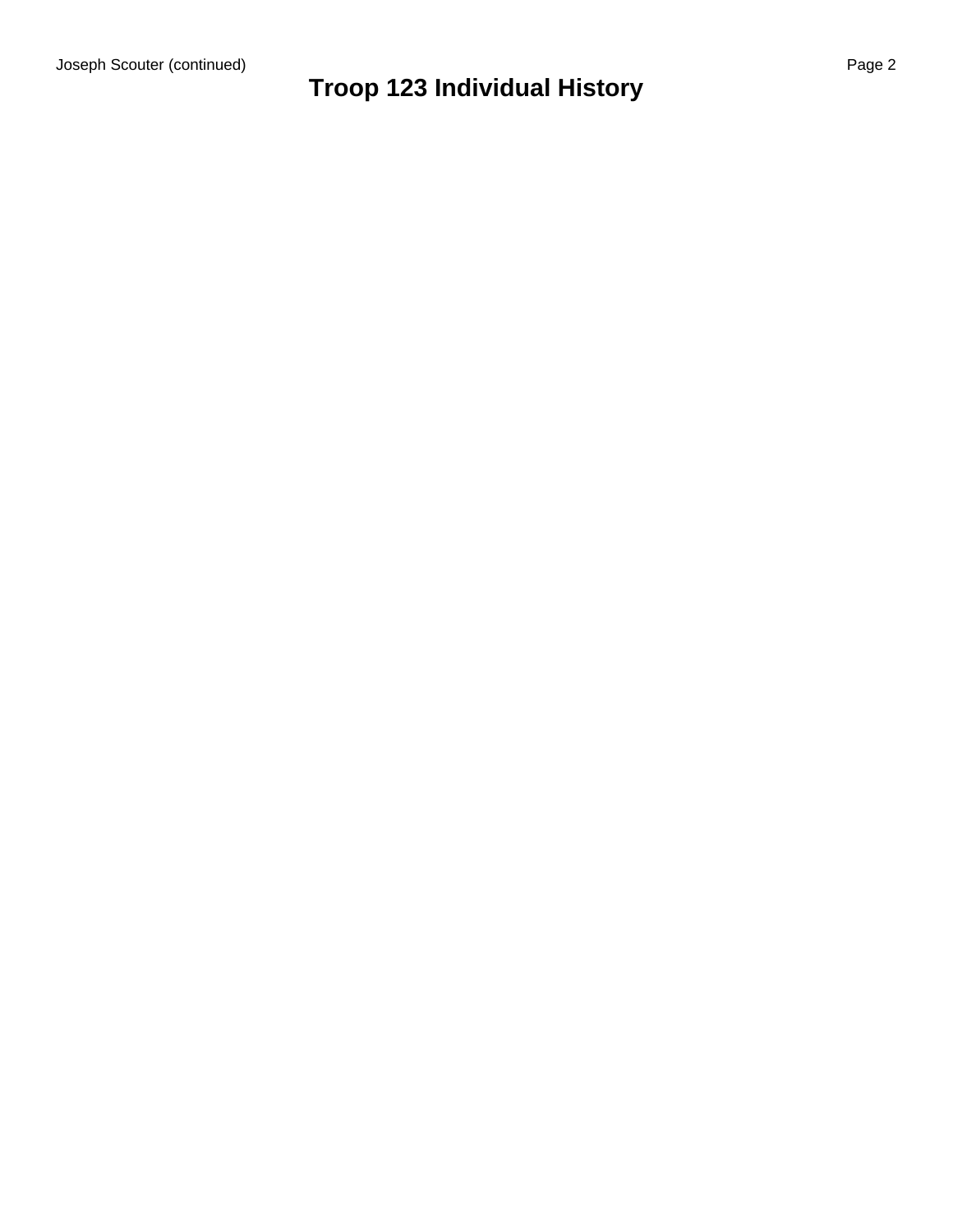| Librarian           | 02/01/13 - 11/28/13 | Asst Patrol Leader   | 08/15/12 - 02/01/13 |  |
|---------------------|---------------------|----------------------|---------------------|--|
|                     |                     | <b>Prior Service</b> |                     |  |
| 08/03/04 - 11/28/08 | Troop 12            | Council 44           |                     |  |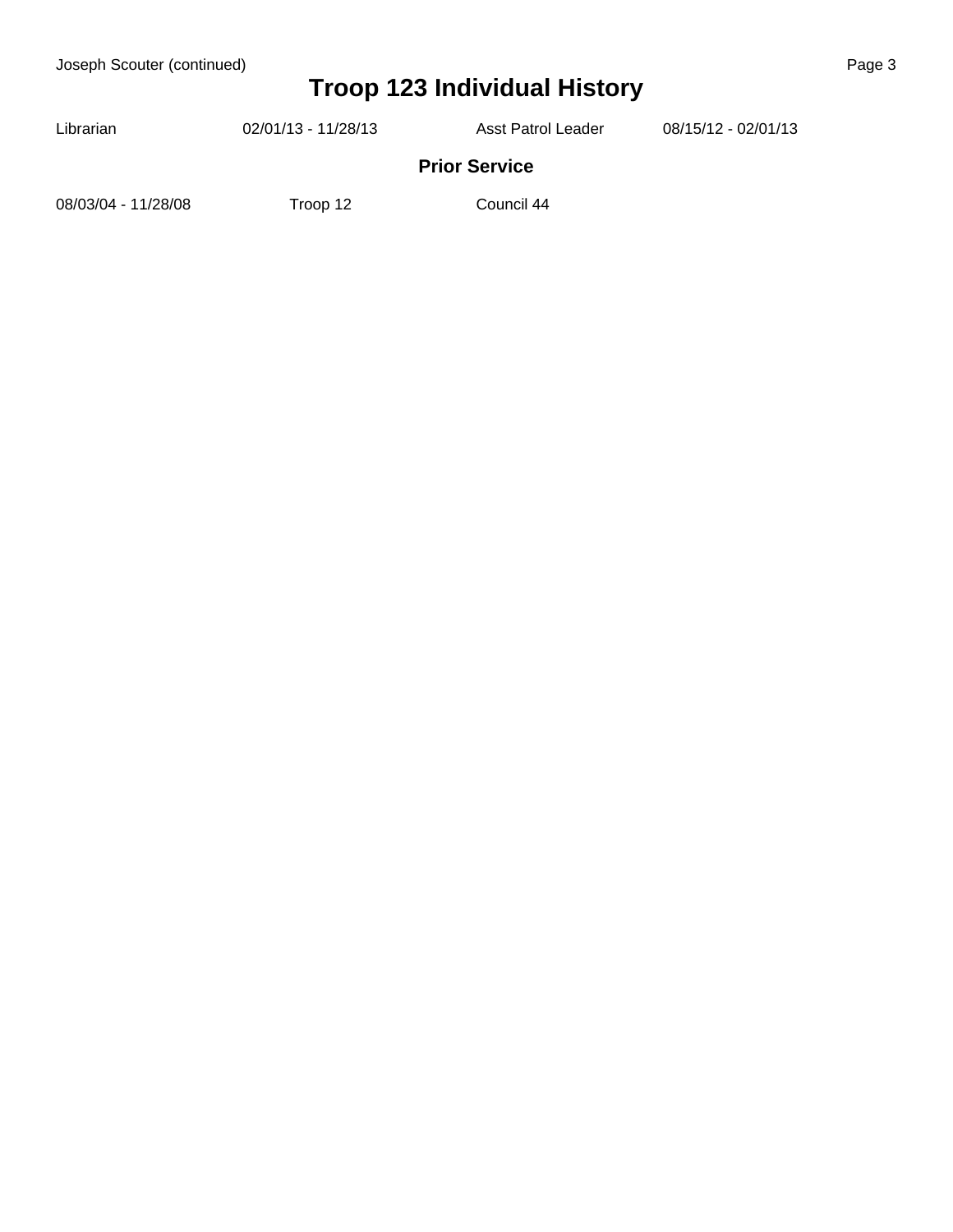| Name:<br><b>Patrol</b><br>Rank:<br><b>Position:</b>                                                                                                                                       | <b>Samuel Edwards</b><br>Leadership<br>Life<br><b>Assistant SPL</b>  | Date:                                                                                        | 11/27/15                                                                                                                                    | Email:<br>Phone:<br>Date of Birth:<br><b>Date Joined Unit:</b>                                                                   | sammy@eagleeye.com<br>(C) (804)466-8335<br>11/10/00<br>Age:<br>10/10/12                                               | 15<br><b>BSAID:</b>                                                  |
|-------------------------------------------------------------------------------------------------------------------------------------------------------------------------------------------|----------------------------------------------------------------------|----------------------------------------------------------------------------------------------|---------------------------------------------------------------------------------------------------------------------------------------------|----------------------------------------------------------------------------------------------------------------------------------|-----------------------------------------------------------------------------------------------------------------------|----------------------------------------------------------------------|
| <b>Completed Ranks</b><br>Scout<br>Tenderfoot<br><b>Second Class</b><br><b>First Class</b><br><b>Star</b><br>Life                                                                         | 03/28/13<br>05/10/13<br>09/24/13<br>10/19/14<br>04/30/15<br>11/27/15 |                                                                                              |                                                                                                                                             |                                                                                                                                  |                                                                                                                       |                                                                      |
| <b>Eagle</b><br>Partipation<br><b>Scout Spirit</b><br>Photography MB<br>Pioneering MB<br><b>Wilderness Survival MB</b><br>Personal Fitness* MB<br>Citizenship In World* MB<br>Dog Care MB |                                                                      |                                                                                              | 05/27/16<br>$\left  \begin{array}{c} \end{array} \right $<br>06/01/15<br>06/08/15<br>06/08/15<br>07/15/15<br>07/17/15<br>08/01/15           | Family Life* MB<br>Position of Responsibility<br><b>Eagle Project</b><br><b>Scoutmaster Conference</b><br><b>Board of Review</b> | MВ<br>MB<br><b>MB</b>                                                                                                 | 01/15/16<br>05/27/16<br>01/10/16<br>$\frac{\Delta}{\Delta}$          |
|                                                                                                                                                                                           |                                                                      |                                                                                              |                                                                                                                                             | <b>Merit Badges</b>                                                                                                              |                                                                                                                       |                                                                      |
| Backpacking<br>Camping*<br>Canoeing<br>Citizenship In Community*<br>Citizenship In Nation*<br>Citizenship In World*<br>Dog Care                                                           | Emergency Preparedness*                                              | 04/10/16<br>06/19/15<br>10/30/15<br>04/28/15<br>04/02/14<br>07/17/15<br>08/01/15<br>03/01/15 | <b>Environmental Science*</b><br>Family Life*<br>First Aid*<br>Fish and Wildlife<br>Fishing<br>Forestry<br>Personal Fitness*<br>Photography | 05/28/15<br>01/15/16<br>06/13/15<br>03/30/15<br>04/10/15<br>03/01/16<br>07/15/15<br>06/01/15<br><b>Partial Merit Badges</b>      | Pioneering<br>Safety<br>Soil and Water Conservation<br>Swimming*<br><b>Wilderness Survival</b><br><b>Wood Carving</b> | 06/08/15<br>01/18/16<br>06/08/14<br>04/28/15<br>06/08/15<br>04/28/15 |
|                                                                                                                                                                                           | American Business (2005): 41%<br>Open Reqt: 2bc, 3ab, 4abc, 5a, 6bc  |                                                                                              | <b>Start Date:</b>                                                                                                                          | 01/06/99                                                                                                                         | <b>Last Progress:</b>                                                                                                 | 01/06/99                                                             |
|                                                                                                                                                                                           | Automotive Maintenance (2005) : 20%                                  |                                                                                              | <b>Start Date:</b><br>Open Reqt: 3bcdefgh, 4abcde, 5abcde, 7abcde, 8abcde, 9abcdef, 10a                                                     | 01/06/99                                                                                                                         | <b>Last Progress:</b>                                                                                                 | 01/06/99                                                             |
|                                                                                                                                                                                           |                                                                      |                                                                                              |                                                                                                                                             | <b>Activity Totals</b>                                                                                                           |                                                                                                                       |                                                                      |
| <b>Total Nights Camping:</b>                                                                                                                                                              |                                                                      | 54                                                                                           | <b>Miles Hiking:</b>                                                                                                                        | 34                                                                                                                               | <b>Service Hours:</b>                                                                                                 | 14.2                                                                 |
|                                                                                                                                                                                           |                                                                      |                                                                                              |                                                                                                                                             | <b>Order of Arrow</b>                                                                                                            |                                                                                                                       |                                                                      |
| <b>OA Election:</b><br>Ordeal:<br>Vigil:                                                                                                                                                  | 06/15/15<br>10/15/15                                                 |                                                                                              | <b>Call Out:</b><br><b>Brotherhood:</b><br><b>Vigil Name:</b>                                                                               | 07/11/15                                                                                                                         |                                                                                                                       |                                                                      |
|                                                                                                                                                                                           |                                                                      |                                                                                              |                                                                                                                                             | <b>Special Awards</b>                                                                                                            |                                                                                                                       |                                                                      |
| Totin' Chip                                                                                                                                                                               |                                                                      |                                                                                              | 06/30/16                                                                                                                                    | <b>World Conservation</b>                                                                                                        |                                                                                                                       | 07/17/15                                                             |